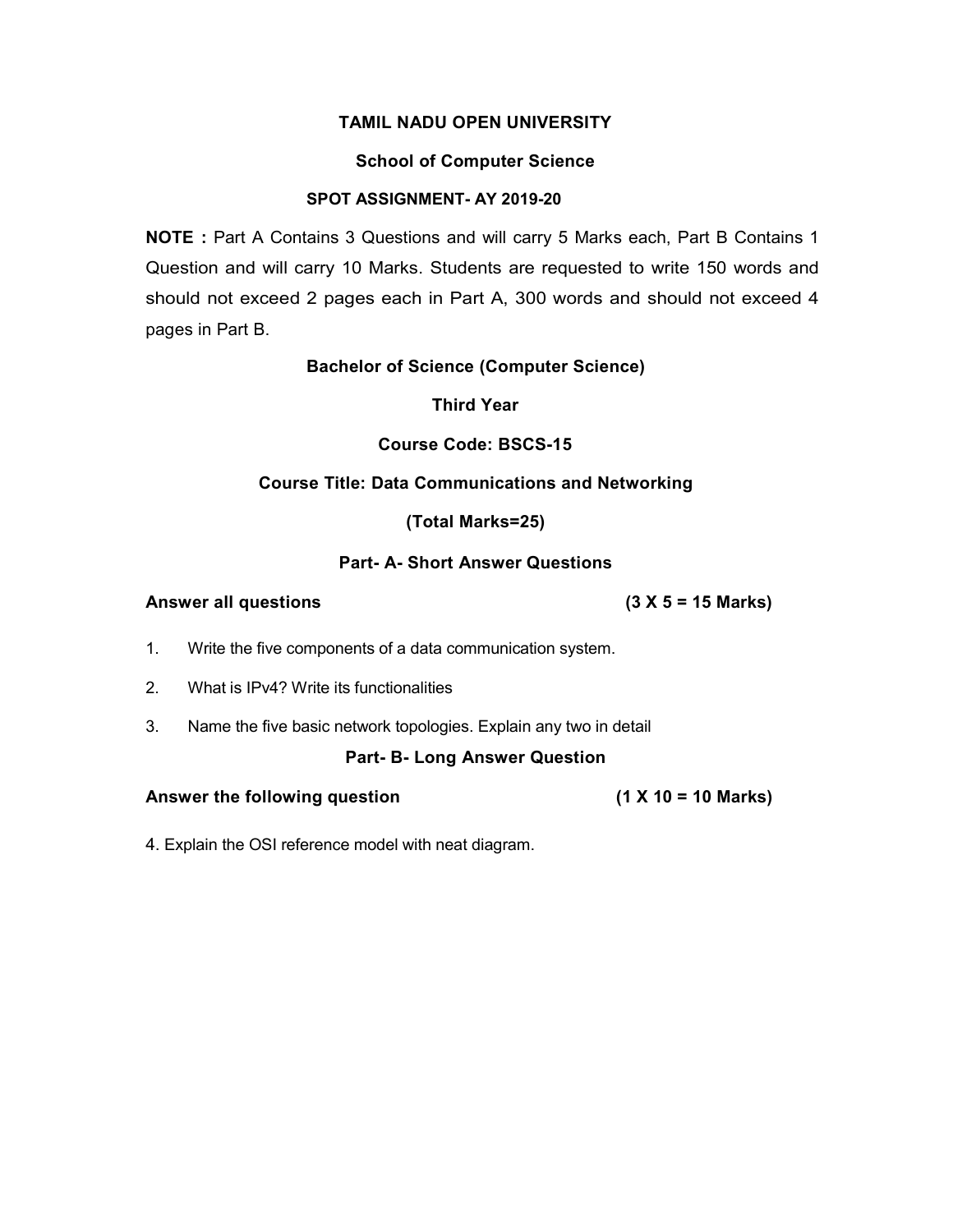# School of Computer Science

# SPOT ASSIGNMENT- AY 2019-20

NOTE : Part A Contains 3 Questions and will carry 5 Marks each, Part B Contain 1 Question and will carry 10 Marks. Students are requested to write 150 words and should not exceed 2 pages each in Part A, 300 words and should not exceed 4 pages in Part B.

# Bachelor of Science (Computer Science)

Third Year

# Course Code: BSCS-16 Course Title: Introduction to Operating Systems (Total Marks=25)

# Part- A- Short Answer Questions

## Answer all questions (3 X 5 = 15 Marks)

- 1. What is Process? Draw Process state diagram
- 2. What is Semaphore? How it is implemented?
- 3. What are the criterias consider for selecting an algorithm for CPU scheduling?

# Part- B- Long Answer Question

Answer the following question (1 X 10 = 10 Marks)

4. Explain the concept of paging in detail.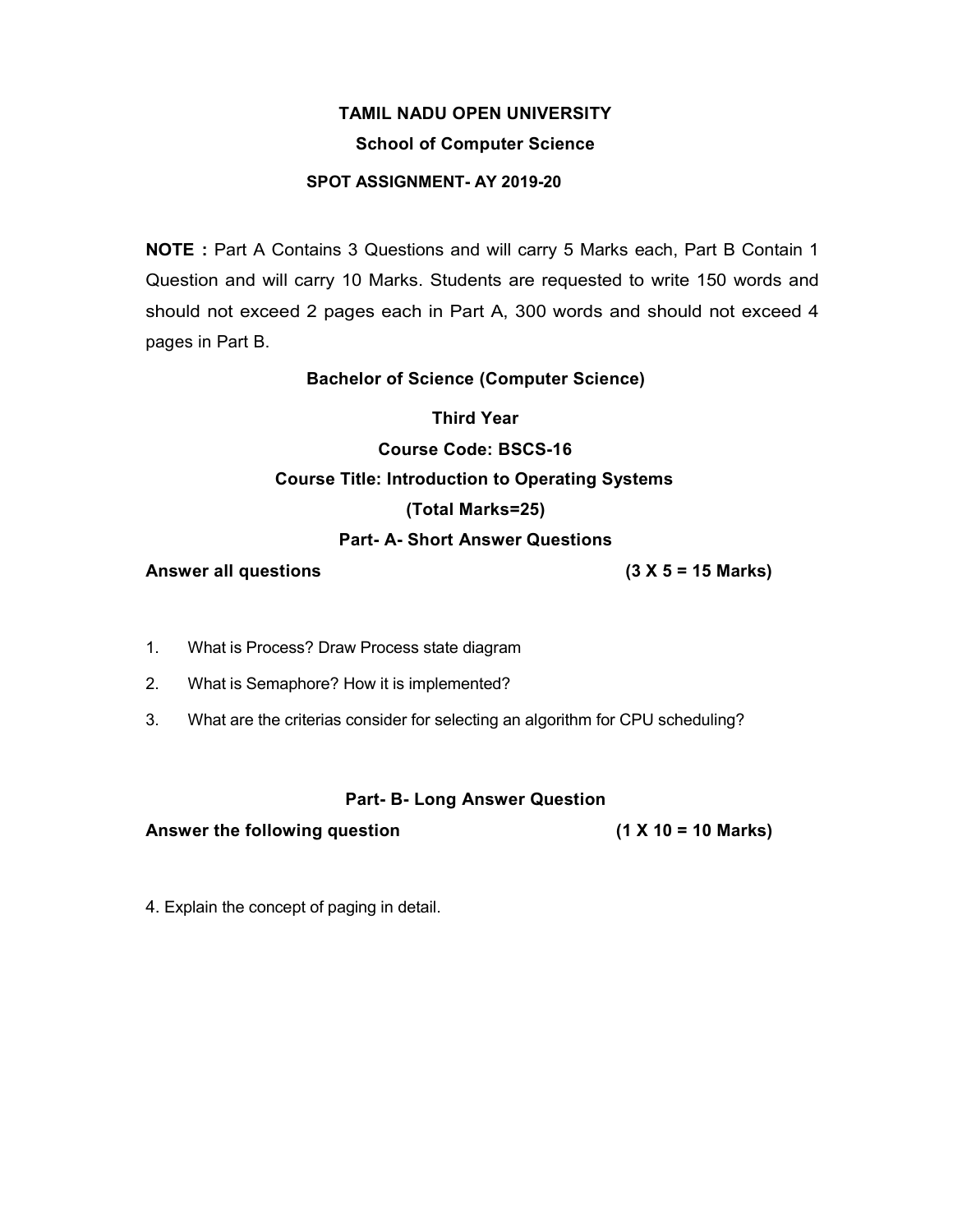#### School of Computer Science

### SPOT ASSIGNMENT- AY 2019-20

NOTE: Part A Contains 3 Questions and will carry 5 Marks each, Part B Contain 1 Question and will carry 10 Marks. Students are requested to write 150 words and should not exceed 2 pages each in Part A, 300 words and should not exceed 4 pages in Part B .

#### Bachelor of Science (Computer Science)

Third Year

### Course Code: BSCS-17

### Course Title: Introduction to Internet Programming

(Total Marks=25)

### Part- A- Short Answer Questions

# Answer all questions (3 X 5 = 15 Marks)

- 1. Write a Java Program to illustrate the use of switch statement.
- 2. Explain about different types of operators in java with example.
- 3. Discuss the different levels of access protection available in Java.

### Part- B- Long Answer Question

#### Answer the following question (1 X 10 = 10 Marks)

4. Compare and contrast overloading and overriding methods.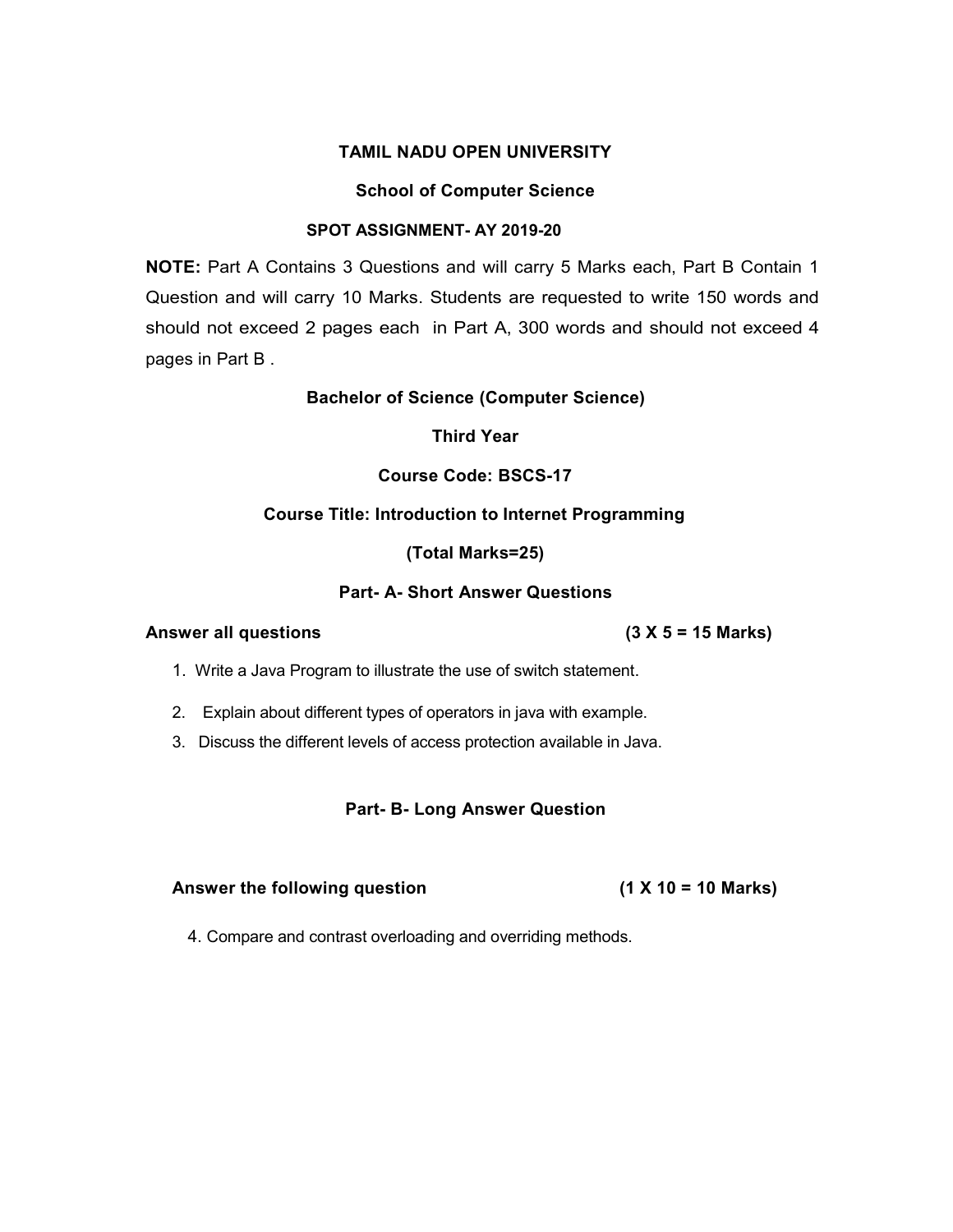#### School of Computer Science

#### SPOT ASSIGNMENT- AY 2019-20

NOTE: Part A Contains 3 Questions and will carry 5 Marks each, Part B Contain 1 Question and will carry 10 Marks. Students are requested to write 150 words and should not exceed 2 pages each in Part A, 300 words and should not exceed 4 pages in Part B .

### Bachelor of Science (Computer Science)

Third Year

### Course Code: BSCS-18

# Course Title: HTML & WEB DESIGN

#### (Total Marks=25)

### Part- A- Short Answer Questions

#### Answer all questions (3 X 5 = 15 Marks)

- 1. Explain the structure of HTML program.
- 2. What are the tags helpful in creating a table?
- 3. Briefly explain font manipulation techniques.

### Part- B- Long Answer Question

| Answer the following question | $(1 X 10 = 10 Marks)$ |
|-------------------------------|-----------------------|
|-------------------------------|-----------------------|

4. List and explain the attributes of an image tag with examples.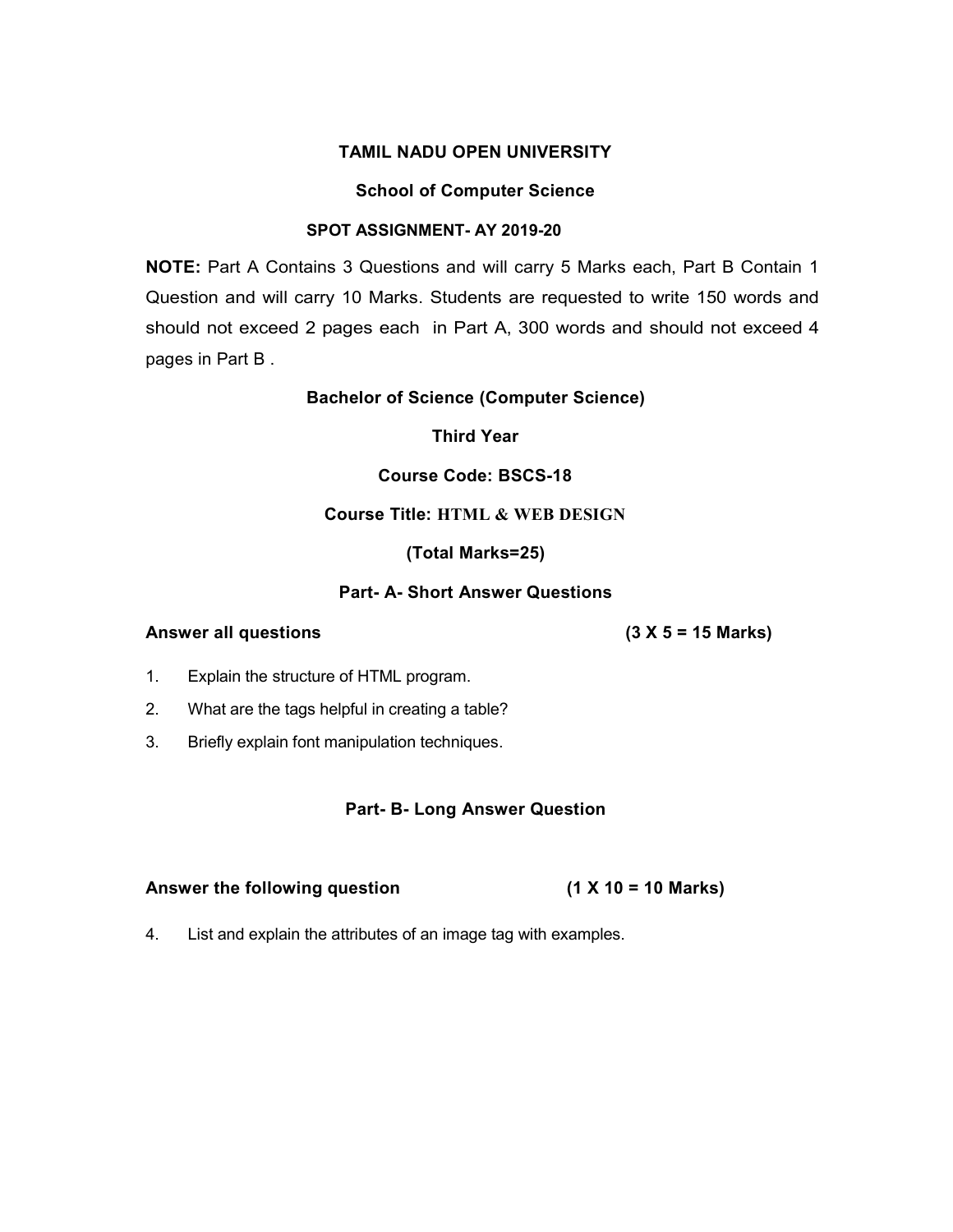### School of Computer Science

# SPOT ASSIGNMENT- AY 2019-20

NOTE : Part A Contains 3 Questions and will carry 5 Marks each, Part B Contains 1 Question and will carry 10 Marks. Students are requested to write 150 words and should not exceed 2 pages each in Part A, 300 words and should not exceed 4 pages in Part B. .

Bachelor of Science (Computer Science)

Third Year

Course Code: BSCS-19

## Course Title: Introduction to Software Engineering

(Total Marks=25)

## Part- A- Short Answer Questions

### Answer all questions (3 X 5 = 15 Marks)

- 1. What are layers of software engineering?
- 2. How do we define software quality?
- 3. Write down the system descriptions of PSL/PSA.

# Part- B- Long Answer Question

### Answer the following question (1 X 10 = 10 Marks)

4. Discuss in detail the Waterfall method of software life cycle.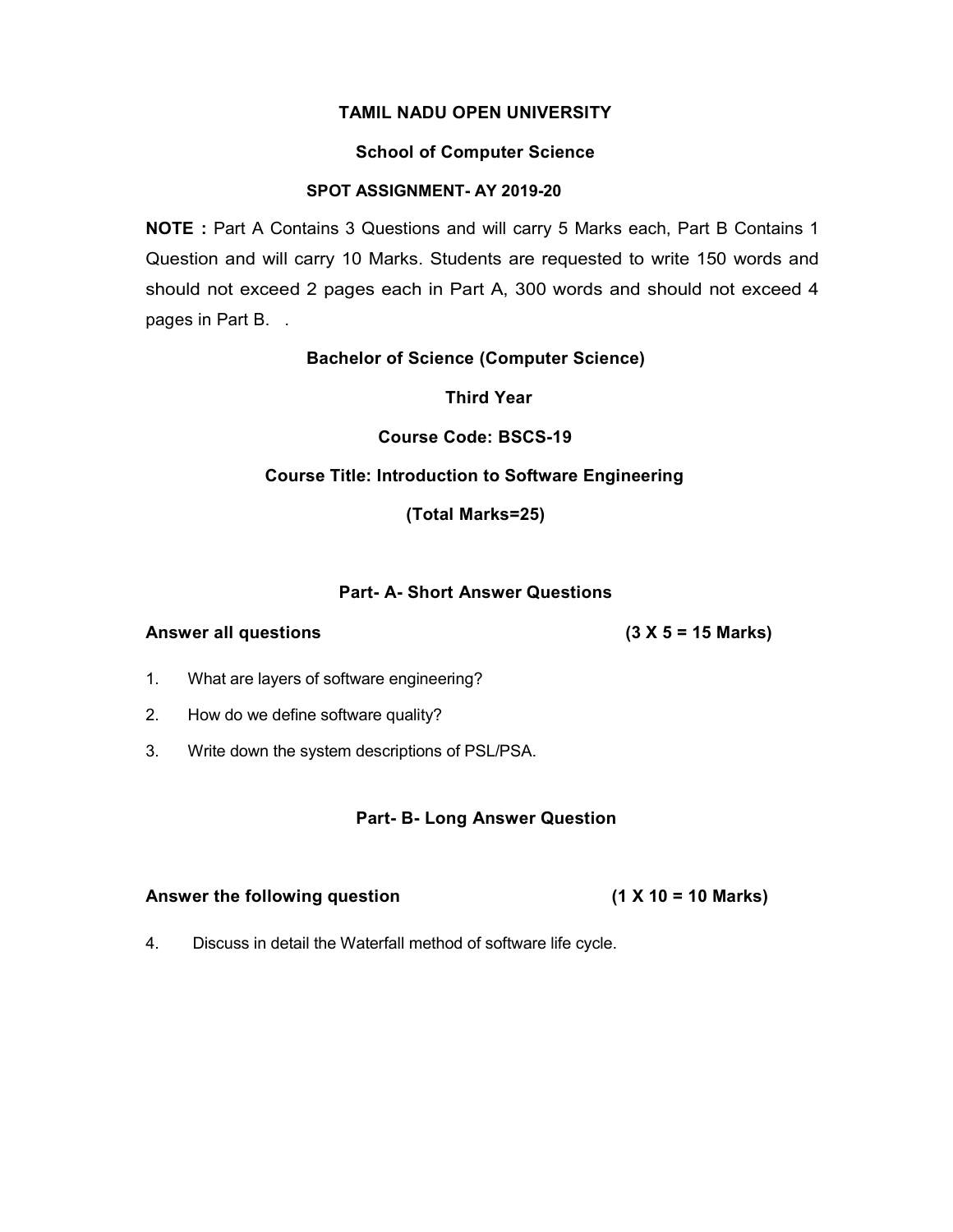### School of Computer Science

# SPOT ASSIGNMENT- AY 2019-20

NOTE : Part A Contains 3 Questions and will carry 5 Marks each, Part B Contains 1 Question and will carry 10 Marks. Students are requested to write 150 words and should not exceed 2 pages each in Part A, 300 words and should not exceed 4 pages in Part B. .

### Bachelor of Science (Computer Science)

Third Year

Course Code: BSCS-20

# Course Title: Network Security

(Total Marks=25)

### Part- A- Short Answer Questions

### Answer all questions

 $(3 X 5 = 15 Marks)$ 

- 1. Write short notes on security attacks.
- 2. Write about Linear crypt analysis.
- 3. Write about the RSA.

### Part- B- Long Answer Question

#### Answer the following question

 $(1 X 10 = 10 Marks)$ 

4. Discuss the Security services and mechanism.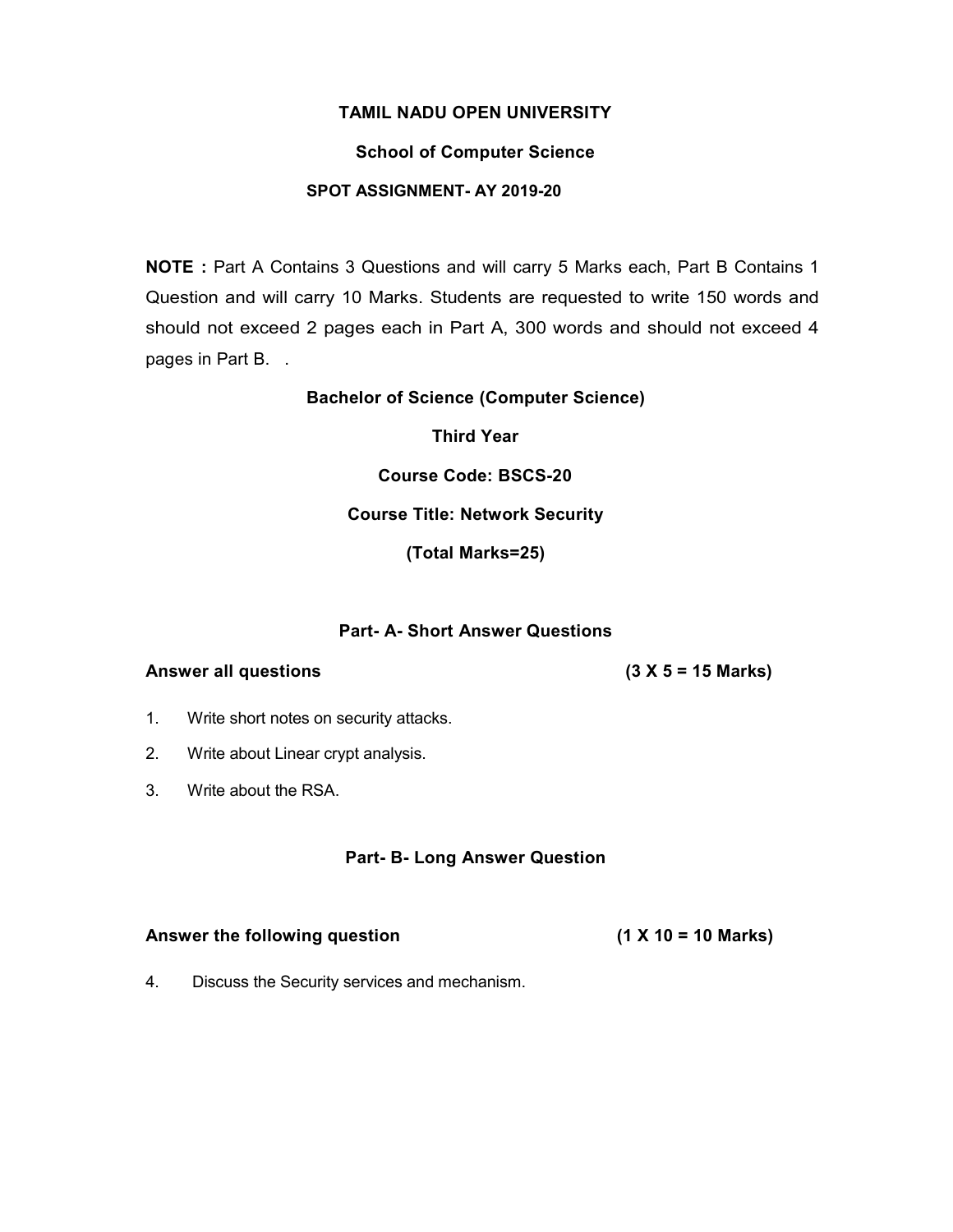### School of Computer Science

# SPOT ASSIGNMENT- AY 2019-20

NOTE : Part A Contains 3 Questions and will carry 5 Marks each, Part B Contains 1 Question and will carry 10 Marks. Students are requested to write 150 words and should not exceed 2 pages each in Part A, 300 words and should not exceed 4 pages in Part B. .

### Bachelor of Science (Computer Science)

Third Year

Course Code: BSCS-21

# Course Title: Software Testing

(Total Marks=25)

### Part- A- Short Answer Questions

### Answer all questions

 $(3 X 5 = 15 Marks)$ 

- 1. Write the advantages of automated test.
- 2. Explain the debugging process.
- 3. Explain about V Model in Software testing.

### Part- B- Long Answer Question

### Answer the following question

 $(1 X 10 = 10 Marks)$ 

1. Explain Software Quality Architecture?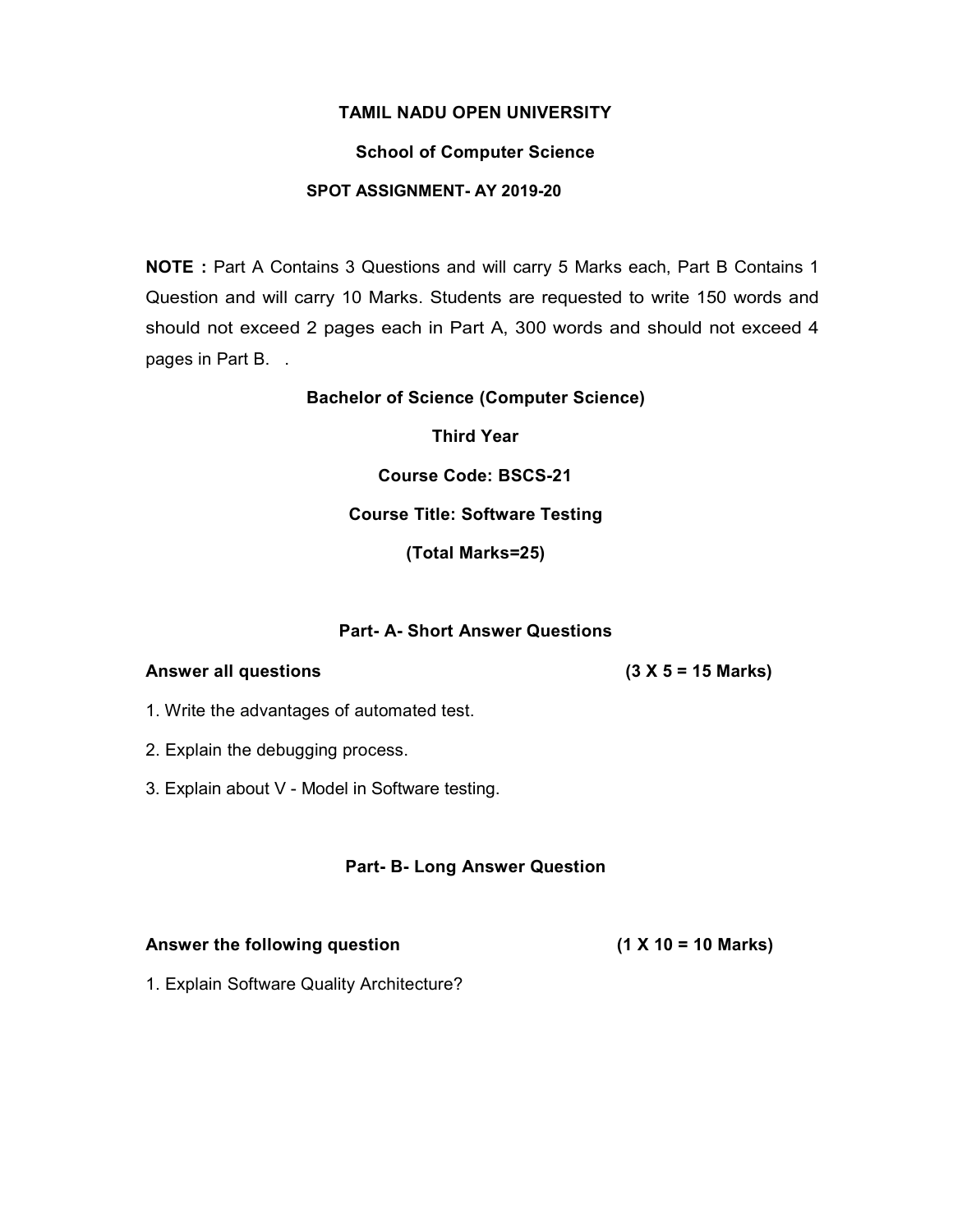### School of Computer Science

### SPOT ASSIGNMENT- AY 2019-20

NOTE : Part A Contains 3 Questions and will carry 5 Marks each, Part B Contains 1 Question and will carry 10 Marks. Students are requested to write 150 words and should not exceed 2 pages each in Part A, 300 words and should not exceed 4 pages in Part B. .

Bachelor of Science (Computer Science)

Third Year

Course Code: BSCS-22

Course Title: Compiler Design

(Total Marks=25)

### Part- A- Short Answer Questions

### Answer all questions

 $(3 X 5 = 15 Marks)$ 

- 1. Define tokens.
- 2. How to evaluate postfix expression? Give example.
- 3. Write the needs of reduction in strength.

### Part- B- Long Answer Question

# Answer the following question

 $(1 X 10 = 10 Marks)$ 

4. What is loop jumping? Explain with example.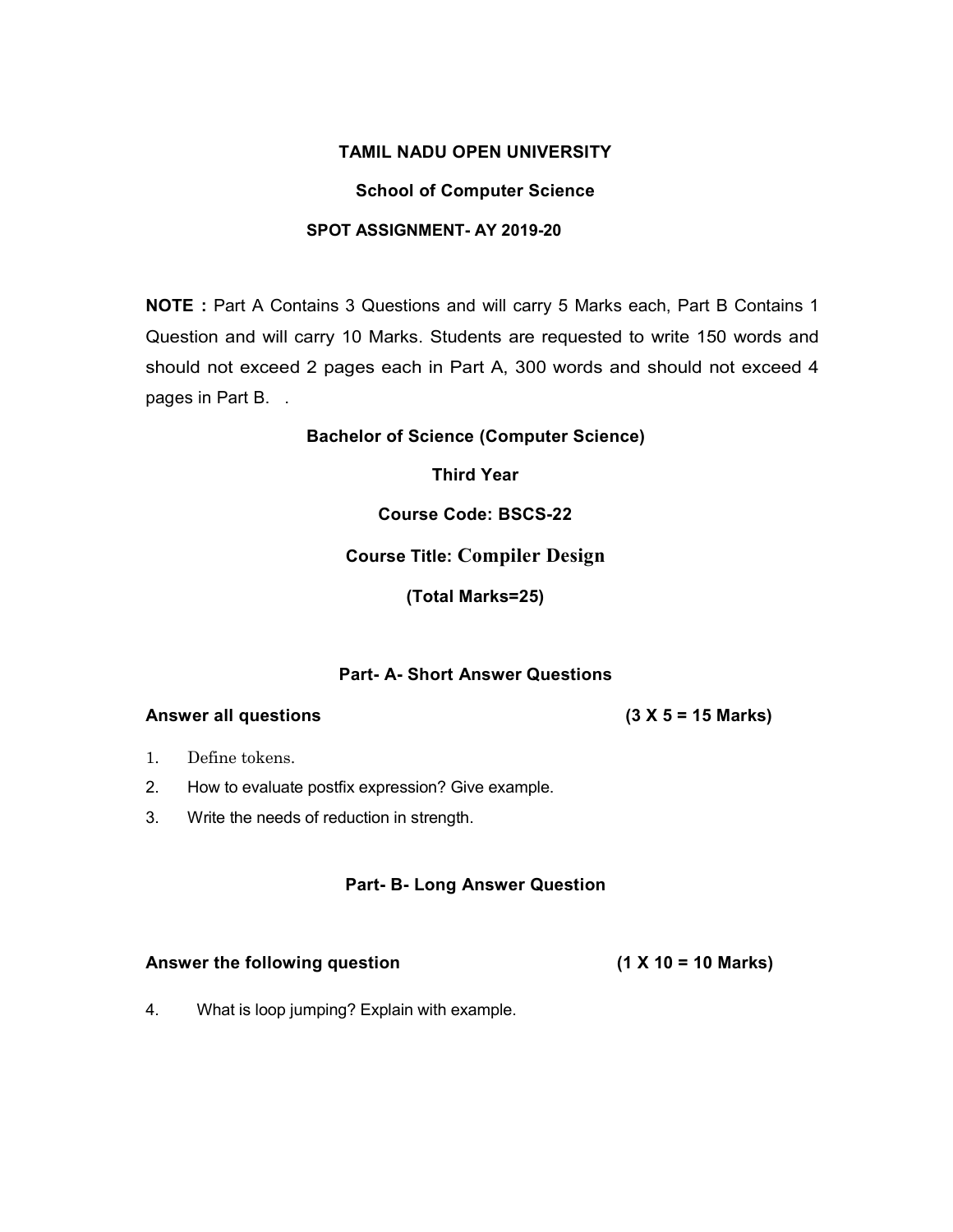### School of Computer Sciences

### SPOT ASSIGNMENT- AY 2019-20

NOTE : Part A Contains 3 Questions and will carry 5 Marks each, Part B Contain 1 Question and will carry 10 Marks. Students are requested to write 150 words and should not exceed 2 pages each in Part A, 300 words and should not exceed 4 pages in Part B.

Bachelor of Science (Computer Science)

Third Year

Course Code: BSCS-23

## Course Title: TCP / IP Programming

(Total Marks=25)

# Part- A- Short Answer Questions

### Answer all questions

 $(3 X 5 = 15 Marks)$ 

- 1. Explain about the client/ server model.
- 2. Discuss the features of TCP.
- 3. Explain about the UDP header and structure.

### Part- B- Long Answer Question

# Answer the following question

 $(1 X 10 = 10 Marks)$ 

4. Explain the TCP/IP layering.